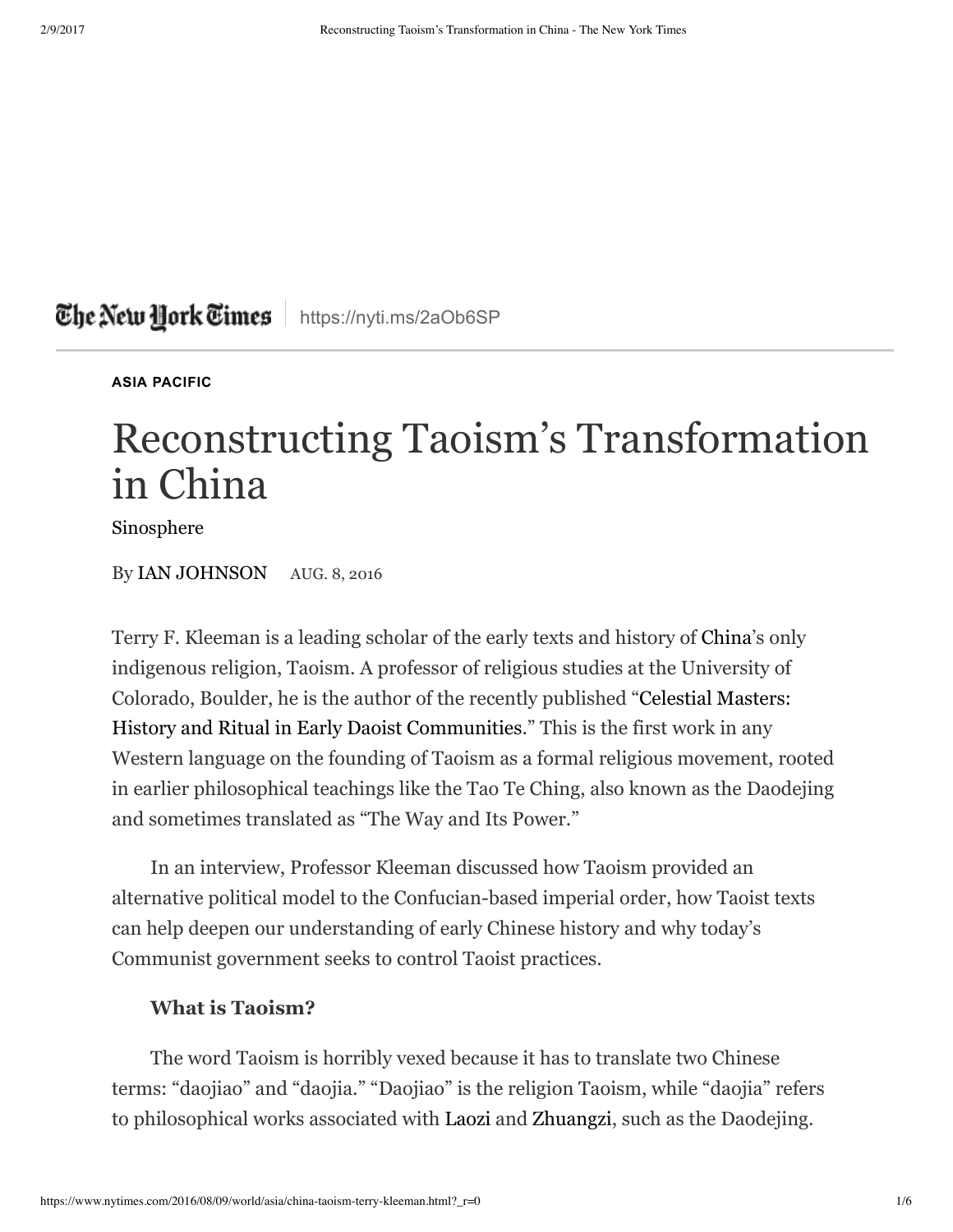The two are not really that closely related. Taoist priests don't carry around copies of the Daodejing, and that work has little to do with what they teach. They teach a set of rules and morality, but you'll find little morality in the Daodejing.

## **Many people, especially in the West, think of Taoism as going with the flow, getting back to nature and so on.**

Taoism, the religion, really has the same value structure as any other Chinese religion. It is full of very detailed codes of conduct that everyone has to observe. I think of Taoists as Confucians of the other world. Confucians deal with this world. They send petitions and documents to the emperor. Taoists do the same thing, but to the other world. But the structures and bureaucracy are very similar.

#### **How many people believe in Taoism today?**

This is a very difficult question, because for centuries Taoism did not have lay members. This is true for Buddhism as well. The only "Buddhists" were Buddhist monks and the only "Taoists" were Taoist priests. Temples were run by committees, and they used monks and priests as needed for certain ceremonies.

### **Today this is a bit different. There are ordinary people who join temples and call themselves lay Buddhists or Taoists.**

This is a modern invention. They are trying to remake these religions in Christianity's image, with membership in a churchlike structure. This is not traditionally how it was organized.

### **What does the early history of the religious form of Taoism tell us? Its founding is usually dated to the year 142, in western China.**

The early history sheds light on China as a whole. China had never had an alternative political model other than the emperor. That was the model for over 2,000 years.

But the early history of Taoism is different. It's a theocracy based around "tianshi" [celestial masters]. The celestial master was supposed to establish a new

political structure, the "Great Peace," in which every individual would be treated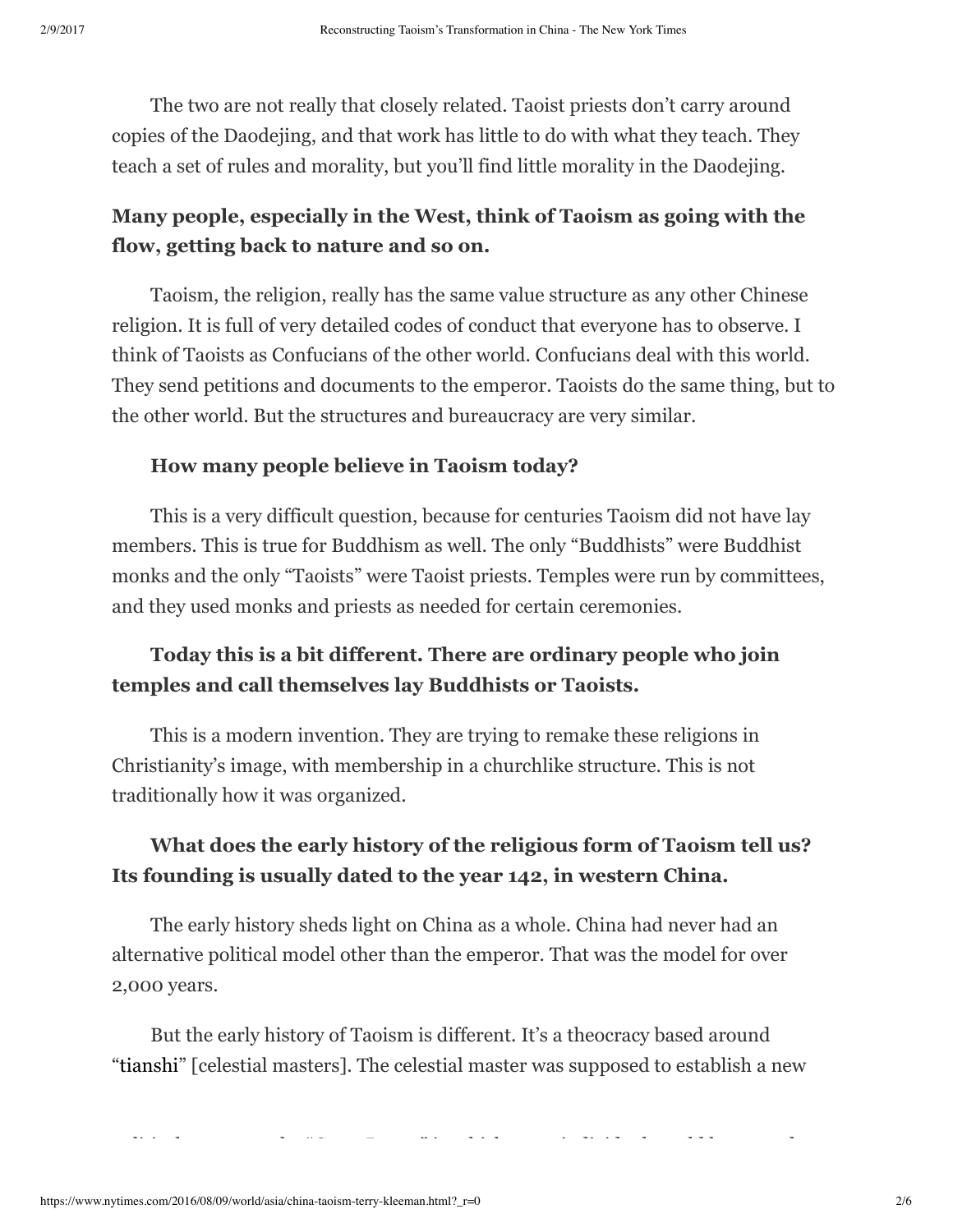political structure, the "Great Peace," in which every individual would be treated justly. This provided an important alternative to the norm of Confucianism.

#### **But they didn't set up a rival dynasty?**

No, the founder, Zhang Daoling, never took the title of emperor. In the area around Hanzhong [in modern-day Shaanxi Province], they called themselves "yiguo," or the "country of righteousness."

## **The political order lasted only a short time, but your book makes the point that many things that we can see then are present today. What are some examples?**

Well, first, it's not exactly true that the political structure didn't last. It didn't last in China as a whole, but we can see examples among the Yao tribes of Yunnan, for example. In almost all Yao villages, men and women have a Taoist name and title. The social structure of the community is based upon this ritual, with social status determined by your rank in the Taoist religion.

#### **How did it end up all the way down in Yunnan?**

We don't know this, but there were non-Chinese members of the religion from the beginning and Taoism is an important religion among ethnic minorities in China, Thailand, Laos and Vietnam.

## **Something like how the Hakka carried traditions with them when they were expelled from central China to the coasts and the south?**

In fact, Hakka may have remnants of this, too. If you look at the family lineage charts of Hakka, 200 or 300 years ago, many had a Taoist name too. This still has to be studied.

## **Are there any physical traces of the founding period of religious Taoism?**

Nothing. There was a stele from the second century, but it was lost in the Song. The physical remains that we have now are from the fifth century. This is probably

because they did not use physical objects for worship. It was aniconic. They used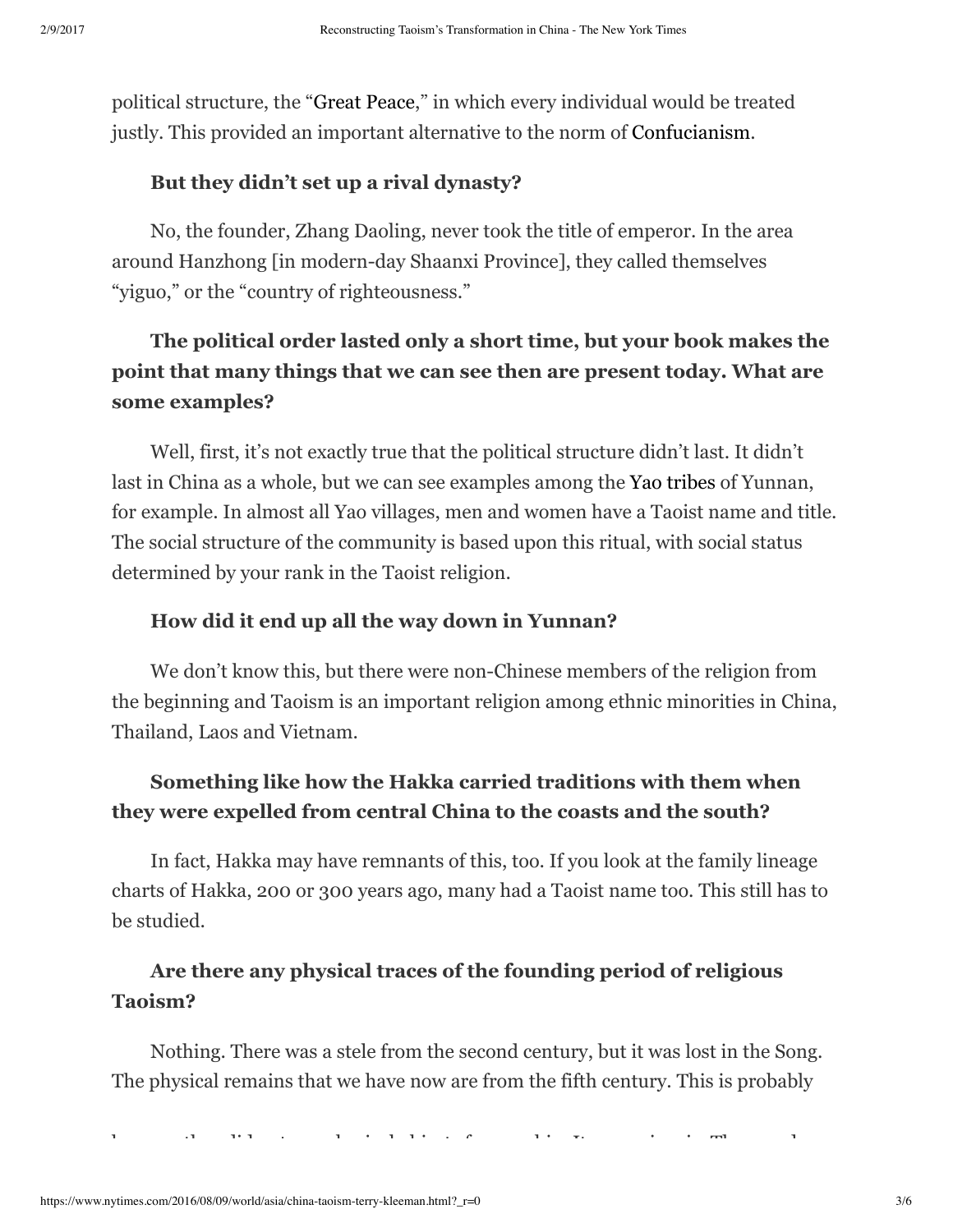because they did not use physical objects for worship. It was aniconic. They used visualizations in their minds.

## **What about the "Taoist popes" of today? There are people claiming to be the 65th generation descendant of Zhang Daoling, the founder and first celestial master of the Taoist religion.**

We don't see this lineage until the Song. After that, the lineage of the celestial masters is clear. But before that it's not clear. We have the first three generations of celestial masters from the second century and then a mention in the sixth century, but nothing lasting until the Song.

## **Then does it make sense to speak of mainstream Taoism today as having descended from this second-century religious movement?**

Absolutely, yes. So much of modern ritual stems from them. Taoist priests still use many of the same terms and practices.

The ideas now are exactly the same: The world of the dead is like the world of the living. Taoist priests are like cosmic lawyers. They can go up to heaven and extricate the dead from difficulties. Taoism gives you a way of controlling your fate in another world. This is the same now as then.

#### **How did you piece together this history without physical objects?**

Primarily by using texts, but in a different way than before. Most Chinese historians have used official dynastic histories. They comb through it for mention of who is a Taoist and then write this up as a history, but they ignore the religious texts.

#### **Why is that?**

The religious texts are found in a huge collection called the Taoist canon. Until fairly recently, people said it was a mess — you can't date anything and so it's not worth considering if you are writing a history of China. But this has changed. We now have for example the work of Kristofer Schipper and Franciscus Verellen that gives a date for every document.

**So the Taoist canon can be used as an alternative history, expanding**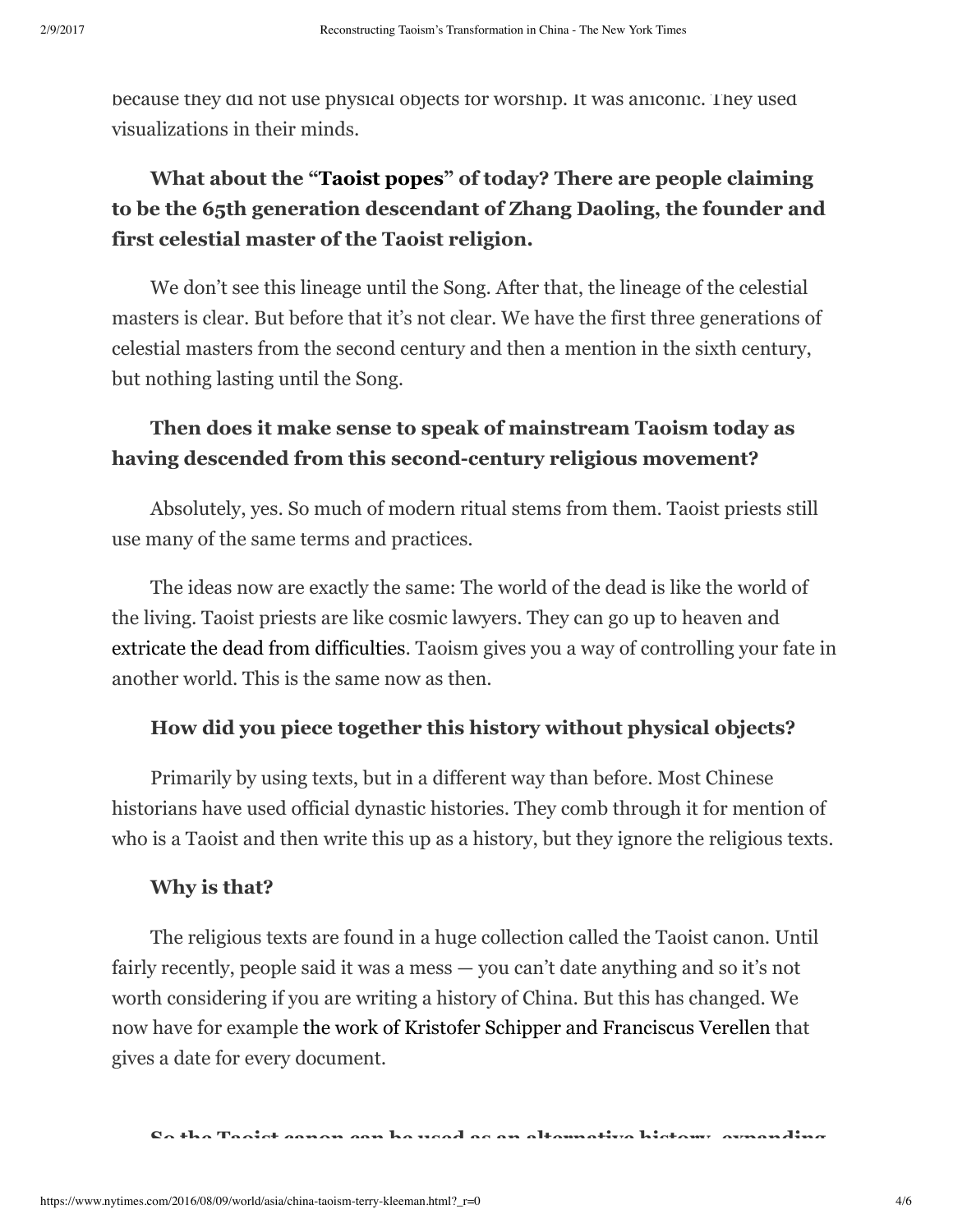#### **So the Taoist canon can be used as an alternative history, expanding on the official histories.**

It shows another aspect of Chinese society that you can't get from the "zhengshi," or "official histories." This has been my inspiration my whole career — to find this alternative thread through Chinese society — the part that didn't get recorded in the emperor's official history.

## **This strikes me as similar to the history of early Christianity. There, too, is a very limited amount of physical material.**

I'm fascinated with the parallels. We have the same limited amount of textual material. We need to squeeze it, just like they did with the Gospels. That's been one of my goals with the book, to get all of that early authentic material, and write a history of the movement.

#### **Have Chinese historians worked this material?**

There is little philological tradition like this in China. The main philological work in Chinese Buddhism, for example, was done by Japanese and Western scholars. They dated the material and produced catalogs.

There's been very little work in Taoism or Chinese religion comparable to the work done on Christianity. For example, you can internally date texts and say this part is earlier than that part. This is common in the Bible, but very uncommon in Chinese texts.

#### **Why hasn't this been popular among Chinese scholars?**

I think it reflected the prejudice by the educated elite against religion — that it wasn't worthy of study. Most Chinese scholars have thought of Taoism as a degenerate philosophy — something that once had to do with Laozi but ended up with a bunch of charlatan tricks.

## **Today it seems different. Taoism is embraced as part of the traditional Chinese culture that the government is promoting.**

Only certain aspects of the religion. The Chinese Constitution guarantees